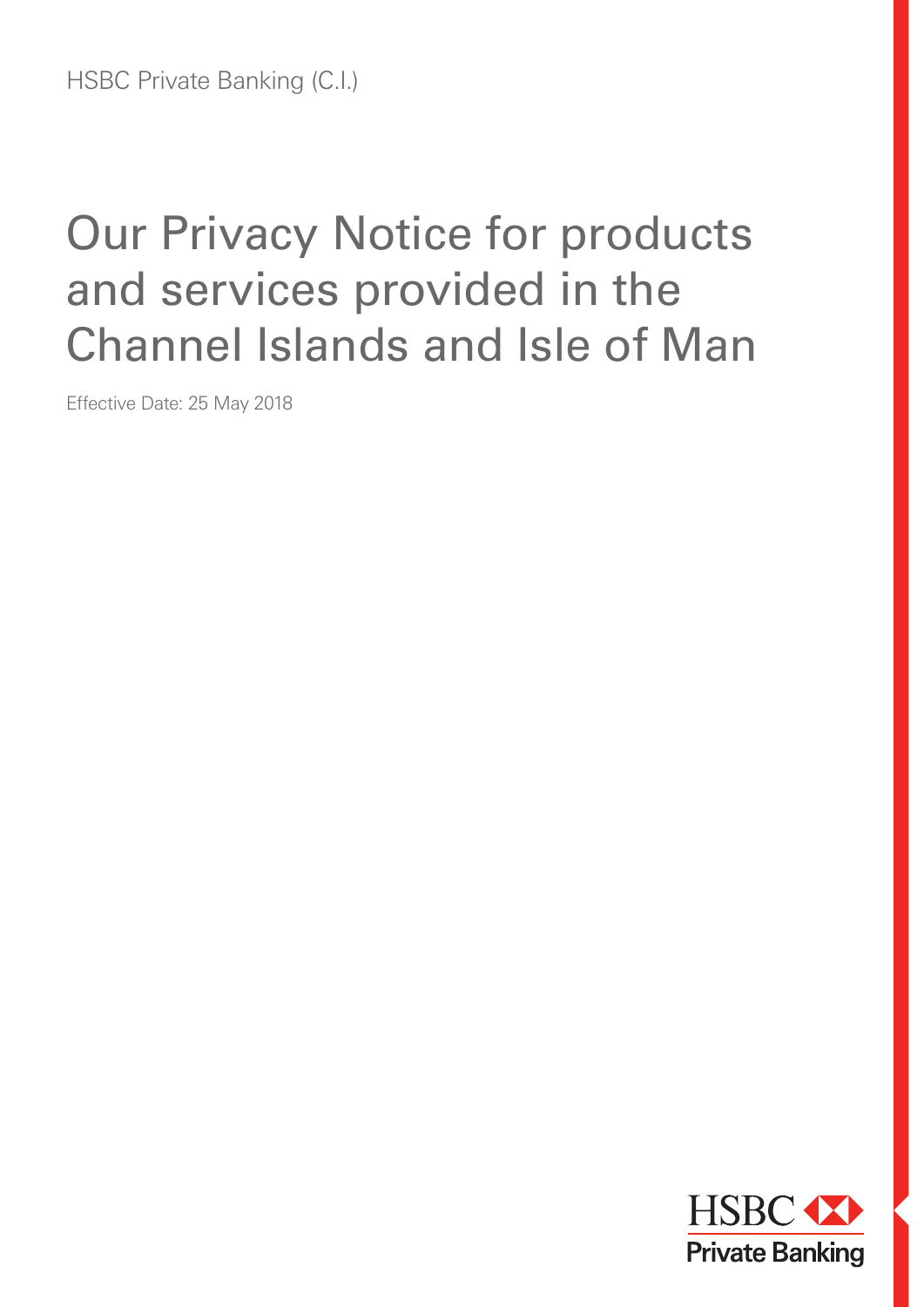# **Before we begin**

This notice (Privacy Notice) applies to personal information held by members of the HSBC Group as data controllers, as described below. It explains what information we collect about you, how we'll use that information, who we'll share it with, the circumstances when we'll share it and what steps we'll take to make sure it stays private and secure. It continues to apply even if your agreement for banking or other products and services with us ends. It should also be read alongside the terms and conditions for any services provided by us, as these may include sections relating to the use and disclosure of information.

This Privacy Notice covers any products or services you have with us, including investment services, custody and lending. Sometimes we may need to provide you with separate or further information about specific products and services. This will also apply if you have a relationship with other parts of the HSBC Group (e.g. HSBC business banking, first direct, M&S Bank or HSBC in any other countries), who will provide you with information separately where required.

Some of the links on our websites lead to other HSBC or non-HSBC websites with their own privacy notices, which may be different to this notice. You'll need to make sure you're happy with their privacy notices when using those other sites.

Wherever we've said 'you' or 'your', this means you (as a present, former or even prospective client), any authorised person on your existing or proposed account(s), anyone who does or will do your banking or deals or will deal with us for you (e.g. trustees or executors, attorneys under a Power of Attorney, employees or representatives) and any other persons related or otherwise connected to your existing or proposed account(s) (including authorised signatories, partners, members, trustees, settlors and beneficiaries (where applicable)).

When we say 'we', we mean HSBC Group companies which act as a data controller in respect of your personal data. The primary data controller for the purposes of this notice will be HSBC Bank plc, a company incorporated in England and Wales and operating in the Channel Islands and the Isle of Man through locally regulated branches.

HSBC Bank plc's registered office is at 8 Canada Square, London, E14 5HQ, United Kingdom. The address for HSBC Bank plc (Jersey Branch) is HSBC House, Esplanade, St Helier, Jersey JE1 1HS, Channel Islands; for HSBC Bank plc (Guernsey Branch) it is Arnold House, St Julian's Avenue, St Peter Port, Guernsey, GY1 3NF, Channel Islands; and for HSBC Bank plc (Isle of Man Branch) it is HSBC House, Ridgeway St, Douglas IM1 2SG, Isle of Man. If you'd like to get in touch with us, you can also find contact details in the 'More details about your information' section below.

# **What information we collect**

We'll only collect your information in line with relevant regulations and law. We may collect it from a range of sources and it may relate to any of our products or services you apply for, currently hold or have held in the past. We may also collect information about you when you interact with us, e.g. when (i) you visit our websites or mobile channels, (ii) you call us or we call you, (iii) you visit one of our branches or we visit you, or (iv) you ask about any of our products and services.

Some of it will come directly from you, e.g. when you provide personal information to open an account. It can also come from your financial advisor, broker or mortgage intermediary, other HSBC companies, or other sources you've asked us to obtain information from. We might also get some of it from publicly available sources. The information we collect may include:

#### **Information that you provide to us, e.g.:**

- personal details, e.g. name, previous names, gender, date and place of birth;
- contact details, e.g. address, email address, landline and mobile numbers;
- information concerning your identity e.g. photo ID, passport information, National Insurance number (or the equivalent social security details applicable in the Channel Islands or Isle of Man), National ID card and nationality;
- market research, e.g. information and opinions expressed when participating in market research;
- user login and subscription data, e.g. login credentials for phone and online banking and mobile banking apps;
- other information about you that you give us by filling in forms or by communicating with us, whether face-to-face, by phone, email, online, or otherwise.

## **Information we may collect or generate about you, e.g.:**

- your financial information and information about your relationship with us, including the products and services you hold, the channels you use and your ways of interacting with us, your ability to get and manage your credit, your payment history, transactions records, market trades, payments into your account including salary details and information concerning complaints and disputes;
- $\triangleright$  information we use to identify and authenticate you, e.g. your signature and your biometric information (if applicable), such as your voice for voice ID, additional information that we receive from external sources that we need for compliance purposes;
- ▶ geographic information, e.g. about which branches or ATMs you use;
- information included in customer documentation, e.g. a record of advice that we may have given you;
- $\triangleright$  marketing and sales information, e.g. details of the services you receive and your preferences;
- cookies and similar technologies we use to recognise you, remember your preferences and tailor the content we provide to you – our cookie policy contains more details about how we use cookies and can be found at http://www.hsbcprivatebank.com/en/utilities/cookie-policy;
- risk rating information, e.g. credit risk rating, transactional behaviour and underwriting information;
- investigations data, e.g. due diligence checks, sanctions and antimoney laundering checks, external intelligence reports, content and metadata related to relevant exchanges of information between and among individuals, organisations, including emails, voicemail, live chat;
- records of correspondence and other communications between us, including email, live chat, instant messages and social media communications;
- $\blacktriangleright$  information that we need to support our regulatory obligations, e.g. information about transaction details, detection of any suspicious and unusual activity and information about parties connected to you or these activities.

#### **Information we collect from other sources, e.g.:**

- **information you've asked us to collect for you, e.g. information about** your accounts or holdings with other companies including transaction information;
- $\rightarrow$  information from third party providers, e.g. information that helps us to combat fraud or that relates to your relevant social interactions (including your communications via social media, between individuals, organisations, prospects and other stakeholders acquired from companies that collect combined information).

## **How we'll use your information**

We'll only use your information where we have your consent or we have another lawful reason for using it. These reasons include where we:

need to pursue our legitimate interests: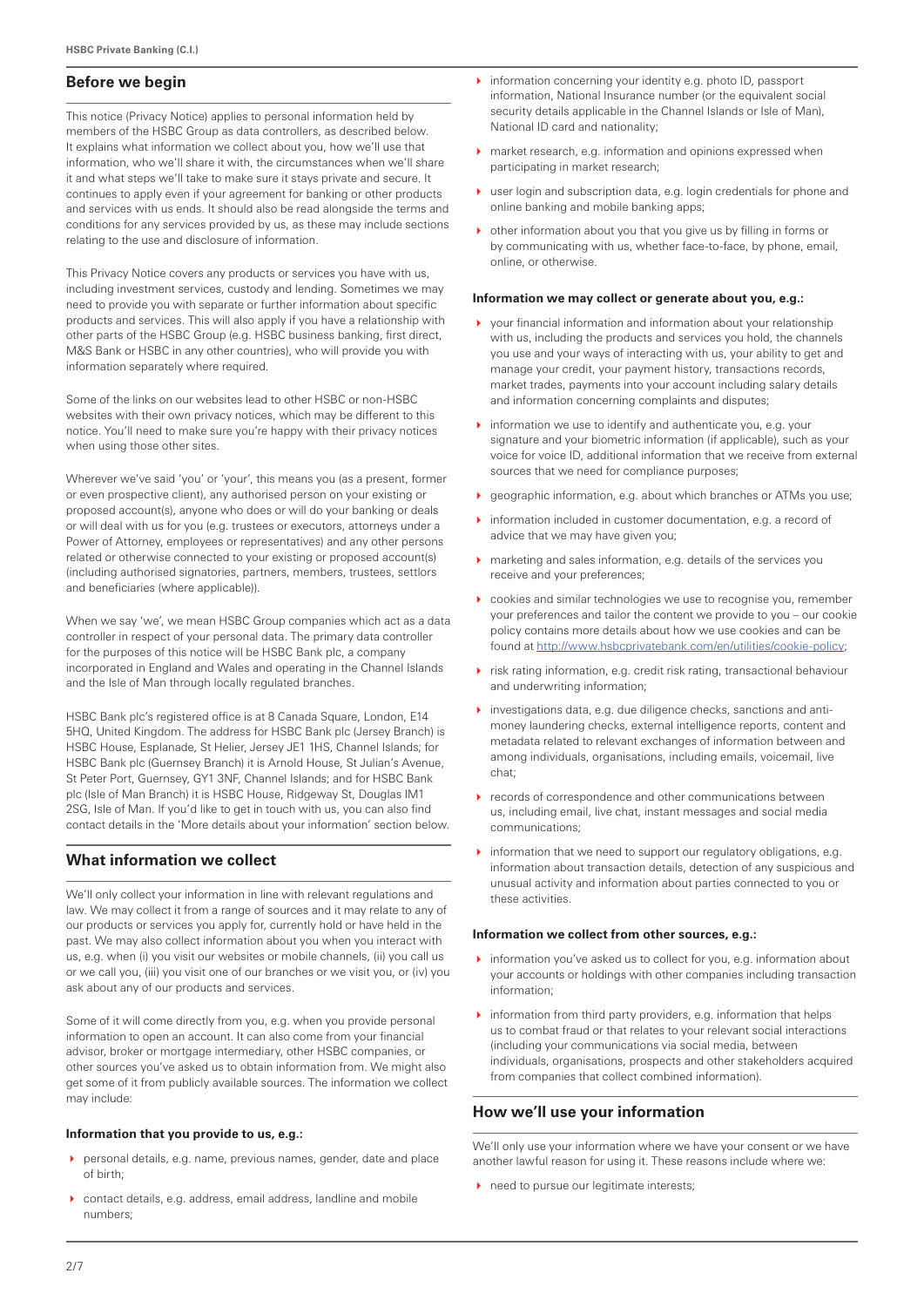- need to process the information to carry out an agreement we have with you;
- ▶ need to process the information to comply with a legal obligation;
- $\rightarrow$  believe the use of your information as described is in the public interest, e.g. for the purpose of preventing or detecting crime.

The reasons we use your information include to:

- ▶ deliver our products and services;
- carry out your instructions, e.g. to fulfil a payment request;
- manage our relationship with you, including (unless you tell us otherwise) telling you about products and services we think may be relevant for you;
- understand how you use your accounts and services;
- $\blacktriangleright$  banking operations support;
- **P** prevent or detect crime including fraud and financial crime, e.g. financing for terrorism and human trafficking;
- security and business continuity;
- risk management;
- online banking, mobile apps and other online product platforms;
- product and service improvement;
- data analytics to better understand your circumstances and preferences so we can make sure we can provide you with the best advice and offer you a tailored service;
- protect our legal rights and comply with our legal obligations;
- correspond with solicitors, surveyors, valuers, other lenders, conveyancers and third party intermediaries;
- system or product development and planning, insurance, audit and administrative purposes.

Further details of how we'll use your information can be found in the Appendix below.

#### **How we make decisions about you**

While we currently do not use any fully automated decision making processes, we may do so in future and we currently may use automated systems to help us make decisions, e.g. when you apply for products and services, to make credit decisions and to carry out fraud and anti-money laundering checks. We may use technology that helps us identify the level of risk involved in customer or account activity, e.g. for credit, fraud or financial crime reasons, or to identify if someone else is using your card without your permission.

You may have a right to certain information about how we make these decisions. You may also have a right to request human intervention and to challenge the decision. More details can be found in the 'Your rights' section below.

#### **Tracking or recording what you say or do**

To help keep you and your assets safe, we may record details of your interactions with us. We may record and keep track of conversations you have with us including phone calls, face-to-face meetings, letters, emails, live chats, video chats and any other kinds of communication. We may use these recordings to check your instructions to us, assess, analyse and improve our service, train our people, manage risk or to prevent and detect fraud and other crimes. We may also capture additional information about these interactions, e.g. telephone numbers that you call us from and information about the devices or software that you use. We use closed circuit television (CCTV) in and around our sites and these may collect photos or videos of you, or record your voice.

#### **Compliance with laws and regulatory compliance obligations**

We'll use your information to meet our compliance obligations, to comply with other laws and regulations and to share with regulators and other authorities that HSBC Group companies are subject to. This may include using it to help detect or prevent crime (including terrorism financing, money laundering and other financial crimes). We'll only do this on the basis that it's needed to comply with a legal obligation or it's in our legitimate interests and that of others.

#### **Marketing and market research**

We may use your information to provide you with details about HSBC products and services, and also products and services from our partners and other relevant third parties. We may send you marketing messages by post, email, telephone, text or secure messages. You can change your mind on how you receive marketing messages or choose to stop receiving them at any time. To make that change, please contact us in the usual way.

If you ask us not to send you marketing, it may take us a short period of time to update our systems and records to reflect your request, during which time you may continue to receive marketing messages. Even if you tell us not to send you marketing messages, we'll continue to use your contact details to provide you with important information, such as changes to your terms and conditions or if we need to tell you something to comply with our regulatory obligations.

We may use your information for market research and to identify trends. Market research agencies acting on our behalf may get in touch with you by post, telephone, email or other methods of communication to invite you to take part in research. We won't invite you to take part in research using a communication method if you've asked us not to get in touch that way. Any responses that you provide whilst participating in market research will be reported back to us anonymously unless you give us permission for your details to be shared.

## **Who we might share your information with**

We may share your information with others where lawful to do so including where we or they:

- ▶ need to in order to provide you with products or services you've requested, e.g. fulfilling a payment request;
- $\blacktriangleright$  have a public or legal duty to do so, e.g. to assist with detecting and preventing fraud, tax evasion and financial crime;
- ▶ need to in connection with regulatory reporting, litigation or asserting or defending legal rights and interests;
- $\blacktriangleright$  have a legitimate business reason for doing so, e.g. to manage risk, verify your identity, enable another company to provide you with services you've requested, or assess your suitability for products and services;
- have asked you for your permission to share it, and you've agreed.

We may share your information for these purposes with others including:

- other HSBC Group companies and any sub-contractors, agents or service providers who work for us or provide services to us or other HSBC Group companies (including their employees, sub-contractors, service providers, directors and officers);
- any joint account holders, trustees, beneficiaries, administrators or executors;
- people who give guarantees or other security for any amounts you owe us;
- people you make payments to and receive payments from;
- your beneficiaries, intermediaries, correspondent and agent banks, clearing houses, clearing or settlement systems, market counterparties and any companies you hold securities in through us, e.g. stocks, bonds or options;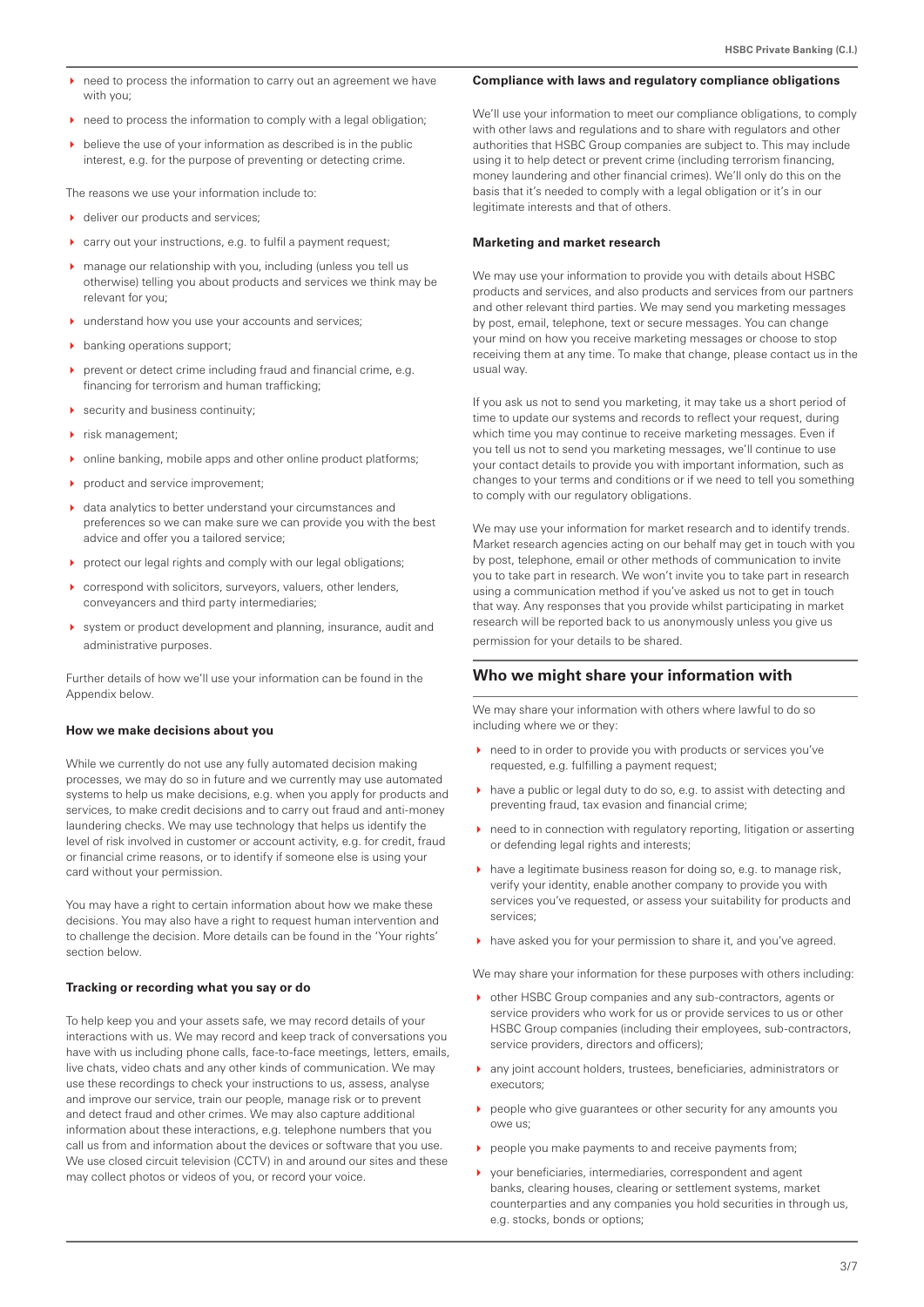- other financial institutions, lenders and holders of security over any property you charge to us, tax authorities, trade associations, credit reference agencies, payment service providers and debt recovery agents;
- any fund managers who provide asset management services to you and any brokers who introduce you to us or deal with us for you;
- any entity that has an interest in the products or services that we provide to you, including if they take on the risk related to them;
- any people or companies where required in connection with potential or actual corporate restructuring, merger, acquisition or takeover, including any transfer or potential transfer of any of our rights or duties under our agreement with you;
- law enforcement, government, courts, dispute resolution bodies, our regulators, auditors and any party appointed or requested by our regulators to carry out investigations or audits of our activities;
- other parties involved in any disputes, including disputed transactions;
- fraud prevention agencies who'll also use it to detect and prevent fraud and other financial crime and to verify your identity;
- anyone who provides instructions or operates any of your accounts on your behalf, e.g. Power of Attorney, solicitors, intermediaries, etc.;
- anybody else that we've been instructed to share your information with by either you, a joint account holder or anybody else who provides instructions or operates any of your accounts on your behalf;
- our card processing supplier(s) to carry out credit, fraud and risk checks, process your payments, issue and manage your card;
- insurers so they can provide you with a quote or cover. For further details please refer to your policy documentation.

#### **Sharing aggregated or anonymised information**

We may share aggregated or anonymised information within and outside of the HSBC Group with partners such as research groups, universities or advertisers. You won't be able to be identified from this information, e.g. we may share information about general spending trends in for example the Channel Islands and Isle of Man to assist in research.

## **How long we'll keep your information**

We keep your information in line with our data retention policy. For example we'll normally keep your core banking data for a period of ten years from the end of our relationship with you. This enables us to comply with legal and regulatory requirements or use it where we need to for our legitimate purposes such as managing your account and dealing with any disputes or concerns that may arise.

We may need to retain your information for a longer period where we need the information to comply with regulatory or legal requirements or where we may need it for our legitimate purposes, e.g. to help us respond to queries or complaints, fighting fraud and financial crime, responding to requests from regulators, etc.

If we don't need to retain information for this period of time, we may destroy, delete or anonymise it more promptly.

## **Transferring your information overseas**

Your information may be transferred to and stored in locations outside of the Channel Islands, the Isle of Man and the European Economic Area (EEA), including countries that may not have the same level of protection for personal information as these jurisdictions. When we do this, we'll ensure it has an appropriate level of protection and that the transfer is lawful. We may need to transfer your information in this way to carry out our contract with you, to fulfil a legal obligation, to protect the public interest and / or for our legitimate interests. In some countries the law might compel us to share certain information, e.g. with tax authorities. Even in these cases, we'll only share your information with people who have the lawful authority to see it.

You can obtain more details of the protection given to your information when it's transferred outside the Channel Islands and Isle of Man or EEA by contacting us using the details in the 'More details about your information' section below.

# **Your rights**

You have a number of rights in relation to the information that we hold about you. These rights include:

- $\rightarrow$  the right to access information we hold about you and to obtain information about how we process it;
- $\rightarrow$  the right to withdraw your consent to our processing of your information, which you can do at any time. We may continue to process your information if we have another legitimate reason or legal obligation for doing so;
- $\blacktriangleright$  in some circumstances, the right to receive certain information you have provided to us in an electronic format and / or request that we transmit it to a third party;
- $\blacktriangleright$  the right to request that we rectify your information if it's inaccurate or incomplete;
- $\blacktriangleright$  in some circumstances, the right to request that we erase your information. We may continue to retain your information if we're entitled or required to retain it;
- $\rightarrow$  the right to object to, and to request that we restrict, our processing of your information in some circumstances. Again, there may be situations where you object to, or ask us to restrict, our processing of your information but we're entitled to continue processing your information and / or to refuse that request.

You can exercise your rights by contacting us using the details set out in the 'More details about your information' section below.

Individuals also have a right to complain to the data protection regulator in the country where they live or work. For the Channel Islands and Isle of Man, these are:

- ▶ the Office of the Information Commissioner in Jersey by visiting www.dataci.je
- ▶ the Office of the Data Protection Commissioner in Guernsey, by visiting www.dataci.gg
- $\rightarrow$  the Information Commissioner in the Isle of Man by visiting www.inforights.im

# **Fraud and Money Laundering**

## **Fraud Prevention Agencies**

We'll carry out checks with fraud prevention agencies for the purposes of preventing fraud and money laundering, and to verify your identity before we provide products and services to you. These checks require us to process personal information about you.

The personal information you provide or which we've collected from you, or received from third parties, will be used to carry out these checks in order to prevent fraud and money laundering, and to verify your identity.

We'll process personal information, such as your name, address, date of birth, contact details, financial information, employment details, and device identifiers e.g. IP address.

We and fraud prevention agencies may also enable law enforcement agencies to access and use your personal data to detect, investigate and prevent crime.

We process your personal data on the basis that we have a legitimate interest in preventing fraud and money laundering and to verify your identity. This enables us to protect our business and to comply with laws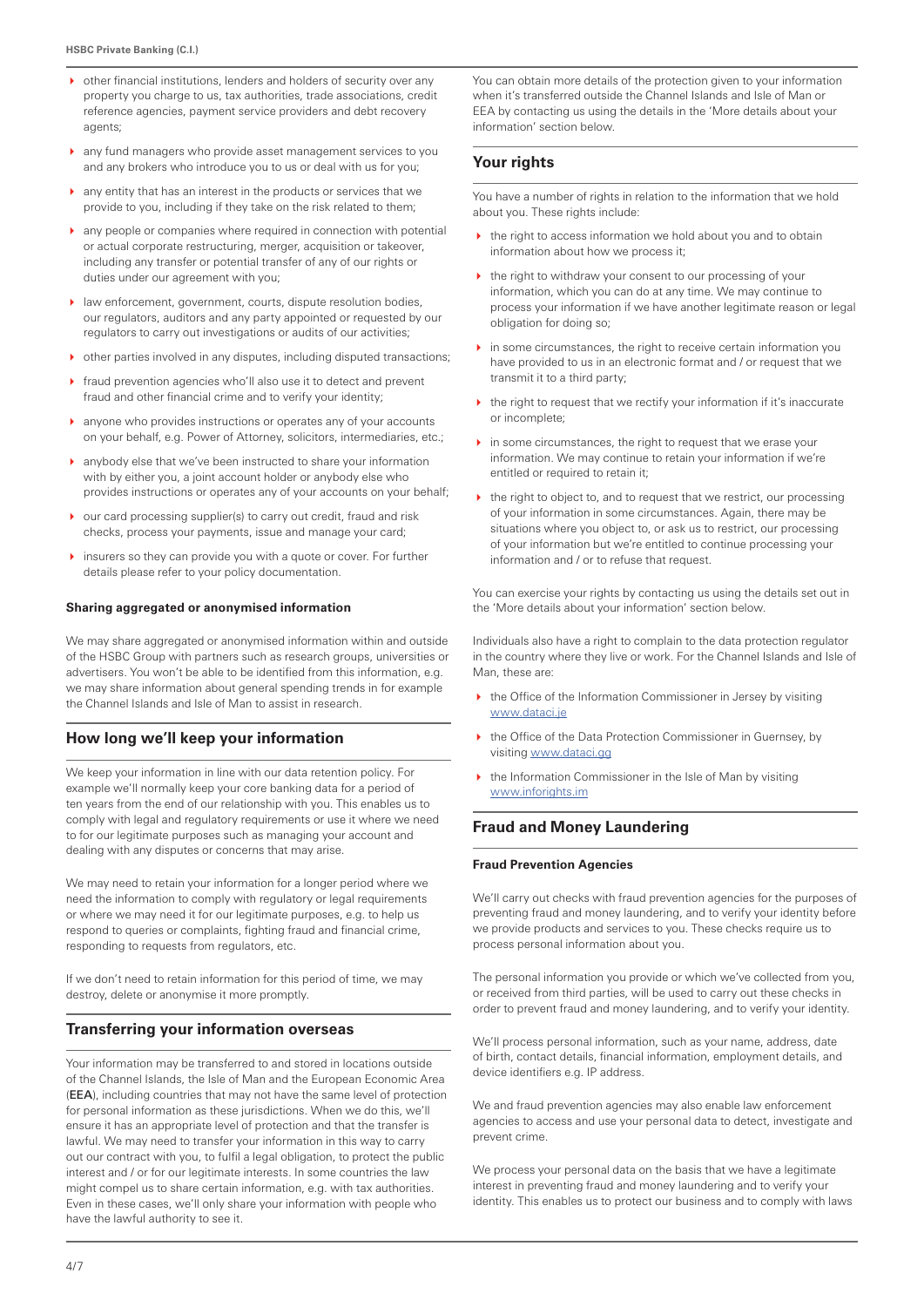that apply to us. This processing is also a contractual requirement of any of our products or services you use.

Fraud prevention agencies can hold your personal data for different periods of time. If they're concerned about a possible fraud or money laundering risk, your data can be held by them for up to six years.

## **Consequences of Processing**

If we, or a fraud prevention agency, have reason to believe there's a fraud or money laundering risk, we may refuse to provide the services and credit you've requested. We may also stop providing existing products and services to you. A record of any fraud or money laundering risk will be retained by the fraud prevention agencies, and may result in others refusing to provide services to you. The information we hold about you could make it easier or harder for you to get credit in the future.

To find out more about fraud prevention agencies and how they manage your information, please visit https://www.cifas.org.uk/privacy-notice.

## **What we need from you**

You're responsible for making sure the information you give us is accurate and up to date, and you must tell us if anything changes as soon as possible. If you provide information for another person on your account, you'll need to direct them to this notice and make sure they agree to us using their information as described in it.

## **How we keep your information secure**

We use a range of measures to keep your information safe and secure which may include encryption and other forms of security. We require our staff and any third parties who carry out any work on our behalf to comply with appropriate compliance standards including obligations to protect any information and applying appropriate measures for the use and transfer of information.

# **More details about your information**

If you'd like further information on anything we've said in this Privacy Notice, you can contact your Relationship Manager in the usual way or contact us generally at:

> HSBC Bank plc. Guernsey Branch Arnold House St. Julian's Avenue St Peter Port, Guernsey GY1 3NF, Channel Islands T +44 (0) 1481 759000

You can also contact our Data Protection Officer at HSBC House, The Esplanade, St Helier, Jersey JE1 1HS addressed 'for the attention of the DPO'.

This Privacy Notice may be updated from time to time and the most recent version can be found at https://www.hsbcprivatebank.com/en/ utilities/privacy-statement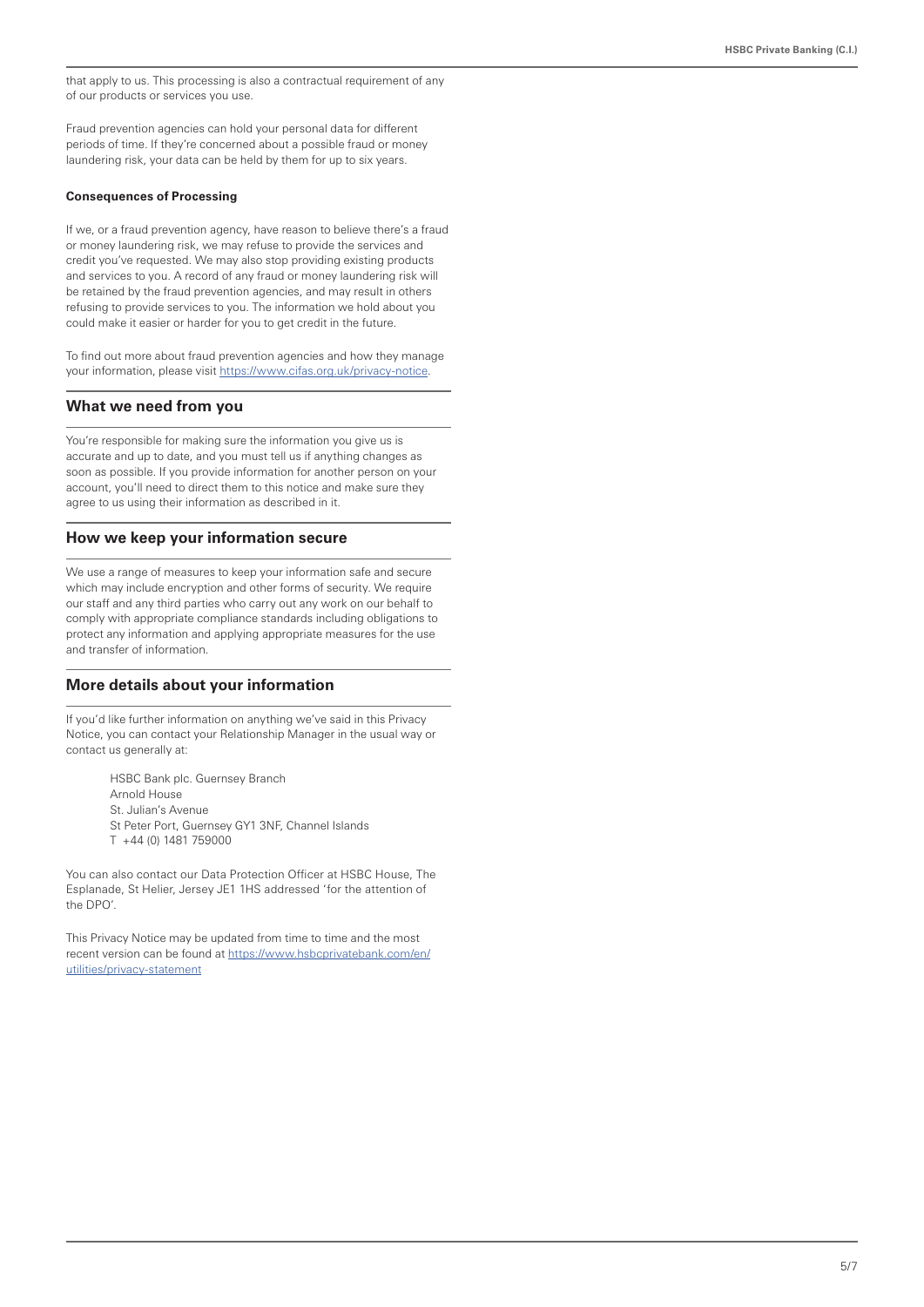# **Appendix – How we process your information**

We'll use your information for purposes including:

- **To deliver our products and services:** administer your accounts, or process your transactions. We'll do this in order to perform our contract with you;
- **Banking operations support:** we'll use your information to enable the provision and function of our banking services in line with regulation, laws and customer rights and interests, e.g. complaints management and exit management. The lawful reasons for processing these are legitimate interest, legal obligation and in order to perform our contract with you;
- **To prevent and detect crime including, e.g. fraud, terrorist financing and money laundering:** this will include monitoring, mitigation and risk management, carrying out customer due diligence, name screening, transaction screening and customer risk identification. We do this to comply with our legal obligations and because it's in our legitimate interest. We may share your information with relevant agencies, law enforcement and other third parties where the law allows us to for the purpose of preventing or detecting crime. Additionally we and other financial institutions may take steps to help prevent financial crime and manage risk. We'll do this because we have a legitimate interest, a legal obligation to prevent or detect crime or it's in the public interest. We may be required to use your information to do this, even if you've asked us to stop using your information. That could include (among other things):
	- screening, intercepting and investigating any payments, instructions or communications you send or receive (including drawdown requests and application forms);
	- investigating who you're paying or who's paying you, e.g. checks on payments into and out of your account and other parties related to those payments;
	- passing information to relevant agencies if we think you've given us false or inaccurate information, or we suspect criminal activity;
	- combining the information we have about you with information from other HSBC companies to help us better understand any potential risk;
- checking whether the people or organisations you're paying or receiving payments from are who they say they are, and aren't subject to any sanctions
- **Risk management:** we'll use your information to measure, detect and prevent the likelihood of financial, reputational, legal, compliance or customer risk. This includes credit risk, traded risk, operational risk and insurance risk (e.g. for underwriting or claims management purposes). We'll do this because we have a legitimate interest in ensuring that we carry out a proper risk assessment prior to providing credit, insurance or other finance;
- **Online Banking, Mobile Apps and other online product platforms:**  we'll use your information to allow us to provide you with access to HSBC online platforms and mobile apps. The platform may allow you to directly or indirectly communicate with us through mobile apps, such as using Online Banking, or applying for products and services online. The lawful basis for using your information for this purpose is to perform our contract with you or that processing for this purpose is in our legitimate interest;
- **Product and service improvement:** we'll analyse your information to identify possible service and product improvements. Where we provide you with aggregated information services, we'll use your information to understand how you use these products which may include your transactional information from other financial institutions to help improve our products and services. The lawful basis for processing your information for this purpose is our legitimate interest. We do this to improve our products and services to best meet the need of our customers;
- **Data analytics for tailored services:** we'll analyse your information to identify relevant opportunities to promote products and services to existing or prospective customers. This may include reviewing

historical customer transactional behaviour, comparison of customer activity or it may include an analysis of your transactional information from other financial institutions. We do this to help us provide you with products and services we think will be of most relevance to you. The lawful basis for using your information in this way is our legitimate interest:

- **Marketing:** we may use your information to provide you with information about HSBC products and services, and also products and services from our partners and other relevant third parties. The lawful basis for this is our legitimate interest. We may need your consent to communicate by certain channels and we'll always make sure we get this where we need to. You can change your mind on how you receive marketing messages or choose to stop receiving them at any time. To make that change, contact us in the usual way;
- **Protecting our legal rights:** we may need to use your information to protect our legal rights, e.g. in the case of defending or protecting legal rights and interests (e.g. collecting money owed, enforcing or protecting our security or defending rights of intellectual property); court action; managing complaints or disputes; in the event of a restructuring of companies or other mergers or acquisition. This may be in connection with action taken against you or other persons, e.g. joint borrowers or persons who give a guarantee or other security for your obligations to us. We'd do this on the basis that it's in our legitimate interest.